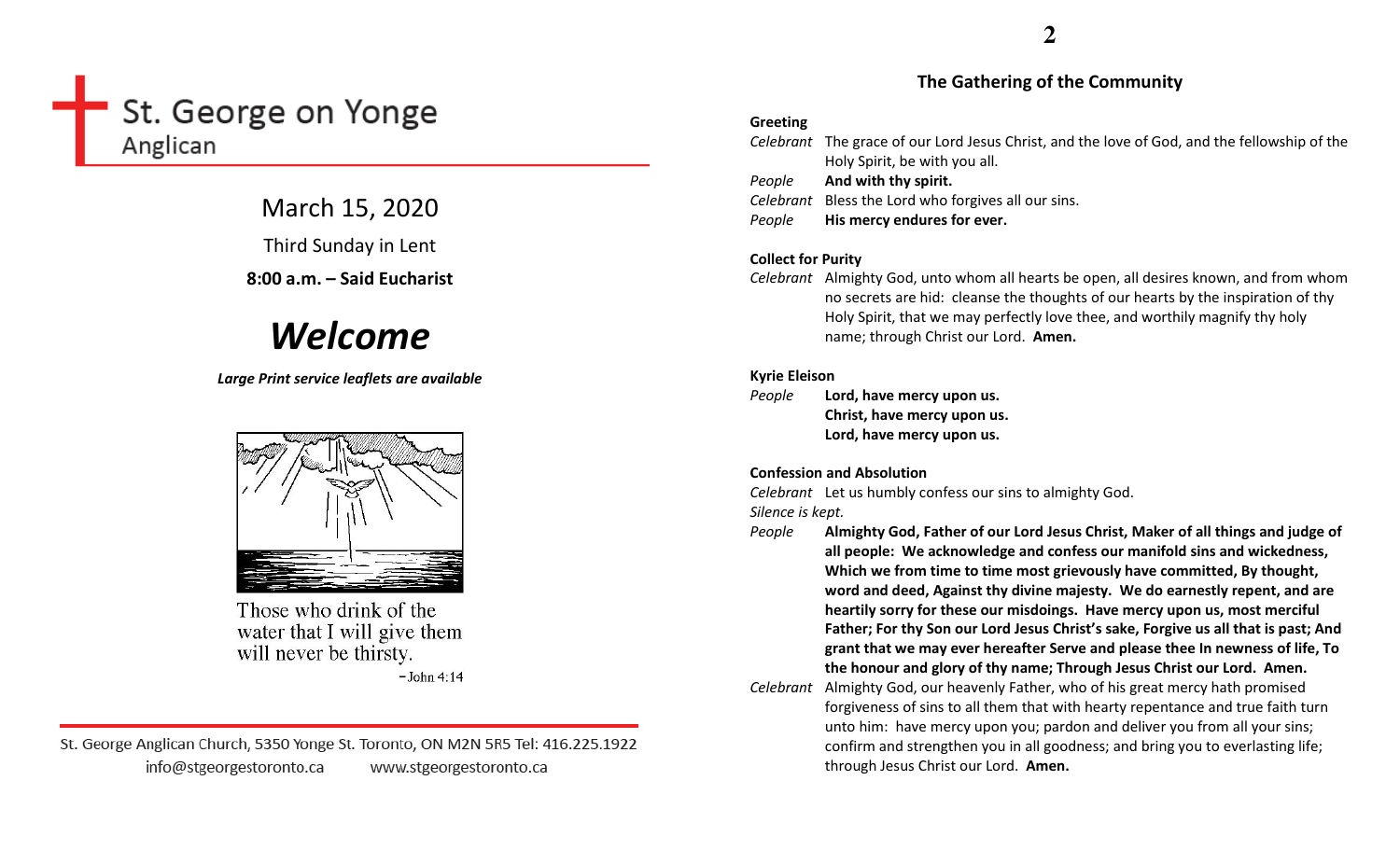### **3**

3

 Round each habitation hovering, see the cloud and fire appear for a glory and a covering—

showing that the Lord is near. Thus they march, the pillar leading, light by night and shade by day;

I through grace a member am,

Fading is the world's best pleasure, all its boasted pomp and show: solid joys and lasting treasure none but Zion's children know.

which God gives them when they pray.

daily on the manna feeding

let the world deride or pity, I will glory in thy name.

4 Saviour, if of Zion's city

**Hymn** #388 "Glorious Things of Thee Are Spoken" Text by John Newton

- 1 Glorious things of thee are spoken, Zion, city of our God; he whose word cannot be broken formed thee for his own abode. On the rock of ages founded, what can shake thy sure repose? With salvation's walls surrounded, thou mayest smile at all thy foes.
- 2 See! The streams of living waters, spring from eternal love, well supply thy sons and daughters and all fear of want remove. Who can faint, when such a river ever flows their thirst to assuage? Grace, which like the Lord, the giver, never fails from age to age?
- Collect of the Day

Celebrant Let us pray.

People Almighty God, whose Son Jesus Christ gives the water of eternal life, may we always thirst for you, the spring of life and source of goodness; through him who lives and reigns with you and the Holy Spirit, one God, now and for ever. Amen.

#### The Proclamation of the Word

First Reading: Exodus 17:1–7

Reader A reading from the Book of Exodus.

 $1$  From the wilderness of Sin the whole congregation of the Israelites journeyed by stages, as the Lord commanded. They camped at Rephidim, but there was no water for the people to drink. <sup>2</sup>The people quarrelled with Moses, and said, "Give us water to drink." Moses said to them, "Why do you quarrel with me? Why do you test the Lord?"  $3$  But the people thirsted there for water; and the people complained against Moses and said, "Why did you bring us out of Egypt, to kill us and our children and livestock with thirst?"  $\mathrm{~}^4$  So Moses cried out to the Lord, "What shall I do with this people? They are almost ready to stone me."  $5$ The Lord said to Moses, "Go on ahead of the people, and take some of the elders of Israel with you; take in your hand the staff with which you struck the Nile, and go.  $61$  will be

 standing there in front of you on the rock at Horeb. Strike the rock, and water will come out of it, so that the people may drink." Moses did so, in the sight of the elders of Israel.  $^7$  He called the place Massah and Meribah, because the Israelites quarrelled and tested the Lord,

Reader The Word of the Lord. PeopleThanks be to God.

saying, "Is the Lord among us or not?"

#### Psalm 95

- 1 Come, let us sing to the Lord; let us shout for joy to the rock of our salvation.
- 2 Let us come before his presence with thanksgivingand raise a loud shout to him with psalms.
- 3 For the Lord is a great God, and a great king above all gods.
- 4 In his hand are the caverns of the earth, and the heights of the hills are his also.
- 5 The sea is his, for he made it, and his hands have molded the dry land.
- 6 Come, let us bow down, and bend the knee, and kneel before the Lord our Maker.
- 7 For he is our God, and we are the people of his pasture and the sheep of his hand. Oh, that today you would hearken to his voice!
- 8 Harden not your hearts, as your forebears did in the wilderness, at Meribah, and on that day at Massah, when they tempted me.
- 9 They put me to the test, though they had seen my works.
- 10 Forty years long I detested that generation and said, "This people are wayward in their hearts; they do not know my ways."

#### **4**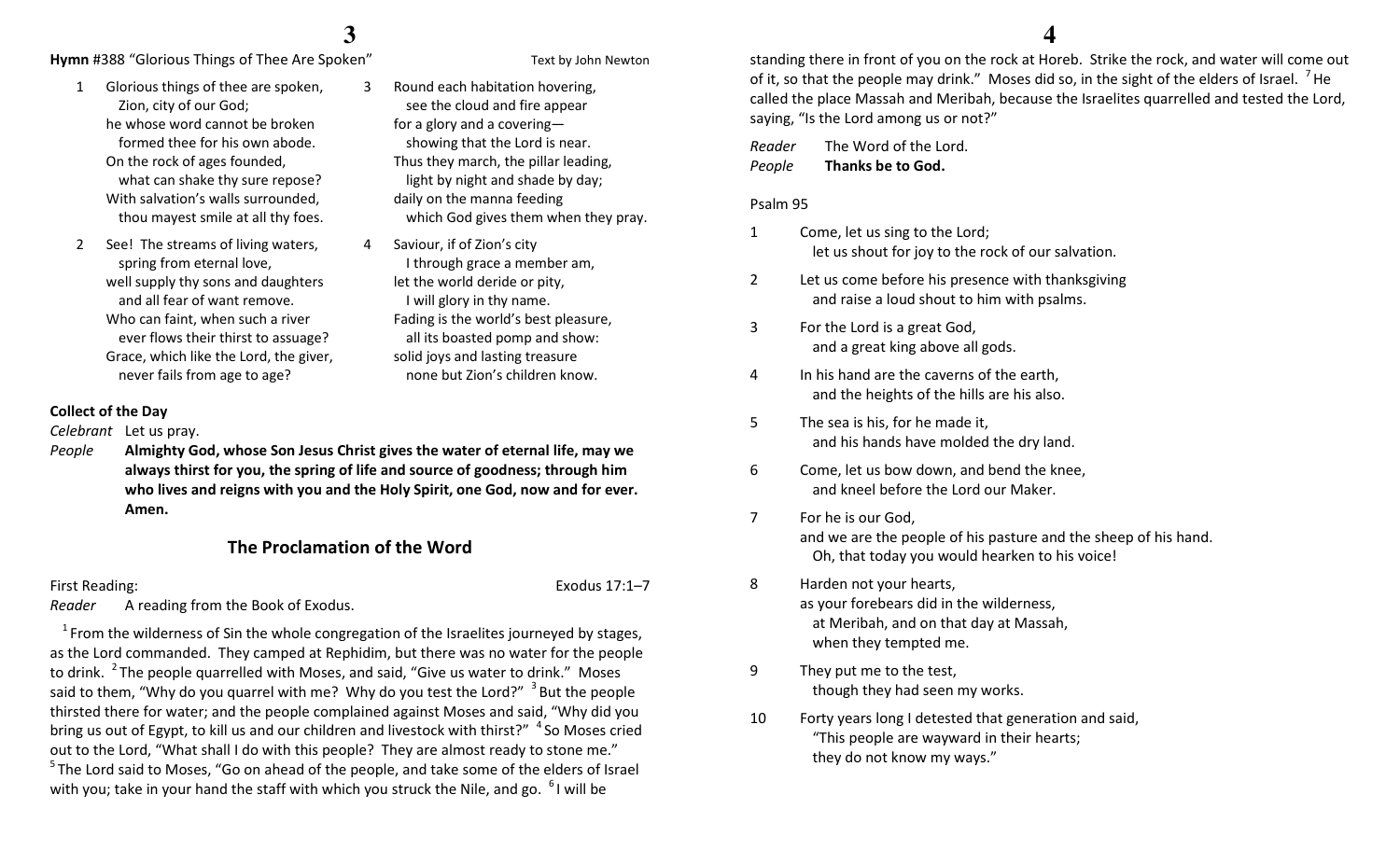**5**

11 So I swore in my wrath,

"They shall not enter into my rest."

Creator of all, we give you thanks for a world full of wonder, but above all because you have called us into a holy fellowship with you and with each other. Guide us in the ways of this your new creation, rooted and grounded in Jesus Christ our Lord. Amen.

#### Second Reading: Romans 5:1–11

Reader A reading from the Letter of Paul to the Romans.

 $1$ Therefore, since we are justified by faith, we have peace with God through our Lord Jesus Christ,  $\frac{2}{3}$ through whom we have obtained access to this grace in which we stand; and we boast in our hope of sharing the glory of God.  $3$  And not only that, but we also boast in our sufferings, knowing that suffering produces endurance, <sup>4</sup> and endurance produces character, and character produces hope, <sup>5</sup> and hope does not disappoint us, because God's love has been poured into our hearts through the Holy Spirit that has been given to us.

 $^6$  For while we were still weak, at the right time Christ died for the ungodly.  $^7$  Indeed, rarely will anyone die for a righteous person—though perhaps for a good person someone might actually dare to die. <sup>8</sup> But God proves his love for us in that while we still were sinners Christ died for us.  $9^9$  Much more surely then, now that we have been justified by his blood, will we be saved through him from the wrath of God.  $10^{\circ}$  For if while we were enemies, we were reconciled to God through the death of his Son, much more surely, having been reconciled, will we be saved by his life.  $^{11}$  But more than that, we even boast in God through our Lord Jesus Christ, through whom we have now received reconciliation.

Reader The Word of the Lord. PeopleThanks be to God.

#### Holy Gospel: John 4:5–42

Celebrant The Lord be with you.

PeopleAnd with thy spirit.

Celebrant The Holy Gospel of our Lord Jesus Christ according to John.

PeopleGlory be to thee, O Lord.

 $5$  So [Jesus] came to a Samaritan city called Sychar, near the plot of ground that Jacob had given to his son Joseph.  $6$  Jacob's well was there, and Jesus, tired out by his journey, was sitting by the well. It was about noon.

<sup>7</sup> A Samaritan woman came to draw water, and Jesus said to her, "Give me a drink."  $8$  (His disciples had gone to the city to buy food.)  $9^9$  The Samaritan woman said to him, "How is it that you, a Jew, ask a drink of me, a woman of Samaria?" (Jews do not share things in

common with Samaritans.)  $^{10}$  Jesus answered her, "If you knew the gift of God, and who it is that is saying to you, 'Give me a drink,' you would have asked him, and he would have given you living water."  $11$ The woman said to him, "Sir, you have no bucket, and the well is deep. Where do you get that living water?  $12$  Are you greater than our ancestor Jacob, who gave us the well, and with his sons and his flocks drank from it?"  $13$  Jesus said to her, "Everyone who drinks of this water will be thirsty again,  $14$  but those who drink of the water that I will give them will never be thirsty. The water that I will give will become in them a spring of water gushing up to eternal life."  $15$  The woman said to him, "Sir, give me this water, so that I may never be thirsty or have to keep coming here to draw water."

 $^{16}$  Jesus said to her, "Go, call your husband, and come back."  $^{17}$  The woman answered him, "I have no husband." Jesus said to her, "You are right in saying, 'I have no husband;'  $^{18}$  for you have had five husbands, and the one you have now is not your husband. What you have said is true!"  $^{19}$  The woman said to him, "Sir, I see that you are a prophet.  $^{20}$  Our ancestors worshipped on this mountain, but you say that the place where people must worship is in Jerusalem."  $^{21}$  Jesus said to her, "Woman, believe me, the hour is coming when you will worship the Father neither on this mountain nor in Jerusalem.  $22$  You worship what you do not know; we worship what we know, for salvation is from the Jews.  $^{23}$  But the hour is coming, and is now here, when the true worshippers will worship the Father in spirit and truth, for the Father seeks such as these to worship him.  $24$  God is spirit, and those who worship him must worship in spirit and truth."  $25$  The woman said to him, "I know that Messiah is coming" (who is called Christ). "When he comes, he will proclaim all things to us."  $26$  Jesus said to her, "I am he, the one who is speaking to you."

 $^{27}$  Just then his disciples came. They were astonished that he was speaking with a woman, but no one said, "What do you want?" or, "Why are you speaking with her?"  $^{28}$  Then the woman left her water-jar and went back to the city. She said to the people,  $^{29}$  "Come and see a man who told me everything I have ever done! He cannot be the Messiah, can he  $30$  They left the city and were on their way to him.

 $31$  Meanwhile the disciples were urging him, "Rabbi, eat something."  $32$  But he said to them, "I have food to eat that you do not know about."  $33$  So the disciples said to one another, "Surely no one has brought him something to eat?"  $34$  Jesus said to them, "My food is to do the will of him who sent me and to complete his work.  $35$  Do you not say, 'Four months more, then comes the harvest?' But I tell you, look around you, and see how the fields are ripe for harvesting.  $36$  The reaper is already receiving wages and is gathering fruit for eternal life, so that sower and reaper may rejoice together.  $37$  For here the saying holds true, 'One sows and another reaps.'  $38$  I sent you to reap that for which you did not labour. Others have laboured, and you have entered into their labour."

 $39$  Many Samaritans from that city believed in him because of the woman's testimony, "He told me everything I have ever done." <sup>40</sup> So when the Samaritans came to him, they asked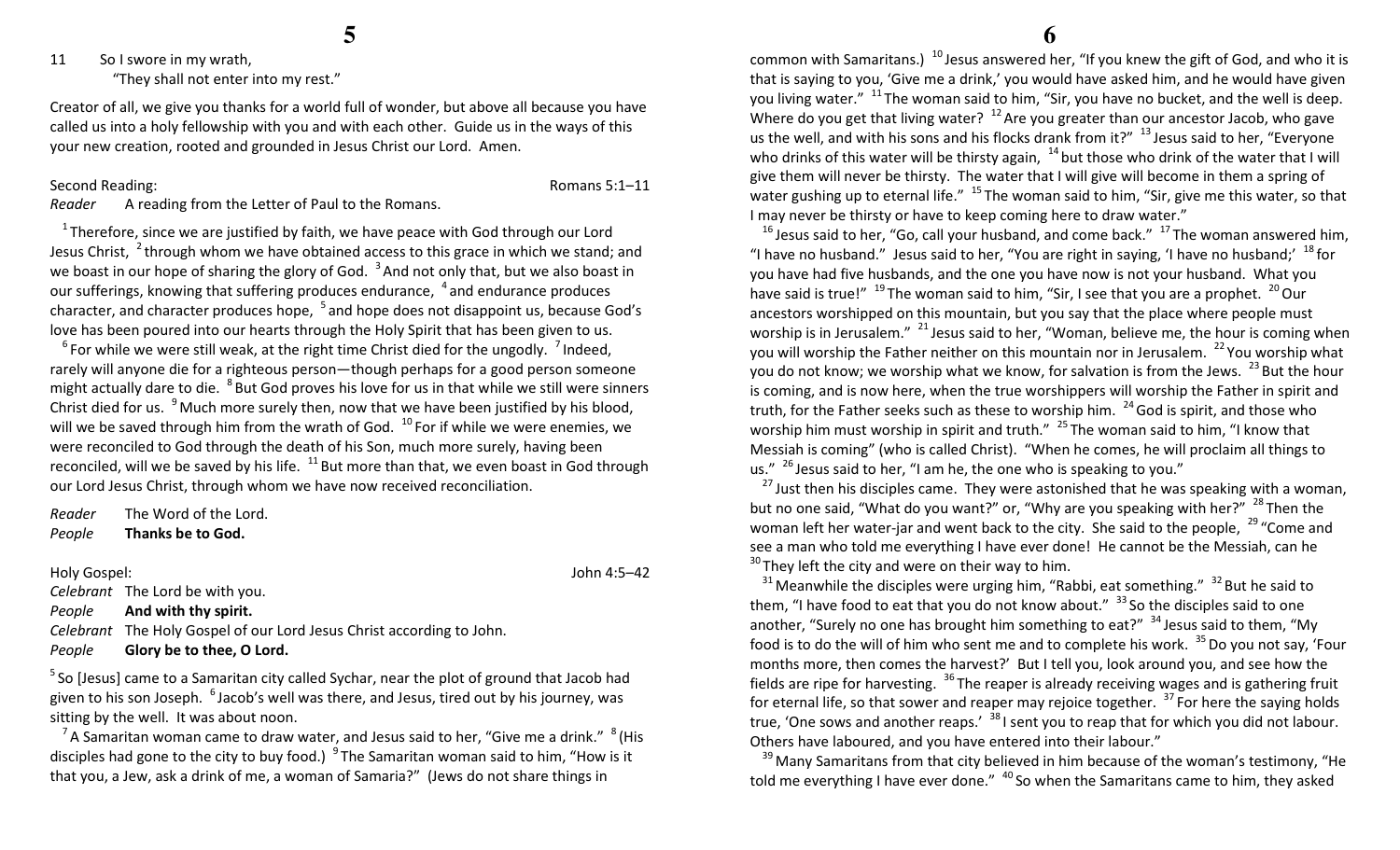him to stay with them; and he stayed there for two days.  $^{41}$  And many more believed because of his word.  $42$  They said to the woman, "It is no longer because of what you said that we believe, for we have heard for ourselves, and we know that this is truly the Saviour of the world."

Celebrant The Gospel of Christ. PeoplePraise be to thee, O Christ.

Sermon

A time for silent reflection is kept.

#### The Apostles' Creed

People I believe in God the Father almighty, maker of heaven and earth: And in Jesus Christ his only Son our Lord, who was conceived by the Holy Ghost, born of the Virgin Mary, suffered under Pontius Pilate, was crucified, dead, and buried; he descended into hell; the third day he rose again from the dead; he ascended into heaven, and sitteth on the right hand of God the Father almighty; from thence he shall come to judge the quick and the dead. I believe in the Holy Ghost; the holy catholic Church; the communion of saints; the forgiveness of sins; the resurrection of the body, and the life everlasting. Amen.

The Prayers of the People

#### The Peace

Celebrant The peace of the Lord be always with you. PeopleAnd with thy spirit.

### The Celebration of the Eucharist

#### The Prayer over the Gifts

Celebrant Let us pray.

People Spring of life and Source of goodness, receive all we offer you this day, and bring us to the living water, Jesus Christ, your Son our Lord. Amen.

#### The Great Thanksgiving Eucharistic Prayer A

Proper Preface Lent

Celebrant The Lord be with you.

- PeopleAnd with thy spirit.
- Celebrant Lift up your hearts.
- PeopleWe lift them up unto the Lord.
- Celebrant Let us give thanks unto our Lord God.
- PeopleIt is meet and right so to do.

Celebrant It is very meet, right, and our bounden duty, that we should at all times, and in all places, give thanks unto thee, O Lord, holy Father, almighty, everlasting God, creator and preserver of all things.

Who hast bidden us thy faithful people to cleanse our hearts and to prepare with joy for the paschal feast; that reborn through the waters of baptism, and renewed in the eucharistic mystery, we may be more fervent in prayer and more generous in works of love.

Therefore with angels and archangels, and with all the company of heaven, we laud and magnify thy glorious name; evermore praising thee and saying:

People Holy, holy, holy, Lord God of Hosts, heaven and earth are full of thy glory. Glory be to thee, O Lord most high.

Blessed is he that cometh in the name of the Lord: Hosanna in the highest.

Celebrant Blessing and glory and thanksgiving be unto thee, almighty God, our heavenly Father, who of thy tender mercy didst give thine only Son Jesus Christ to take our nature upon him, and to suffer death upon the cross for our redemption; who made there, by his one oblation of himself once offered, a full, perfect, and sufficient sacrifice, oblation, and satisfaction, for the sins of the whole world; and did institute, and in his holy Gospel command us to continue, a perpetual memorial of that his precious death, until his coming again.

Hear us, O merciful Father, we most humbly beseech thee; and grant that we receiving these thy creatures of bread and wine, according to thy Son our Saviour Jesus Christ's holy institution, in remembrance of his death and passion, may be partakers of his most blessed body and blood;

who, in the same night that he was betrayed, took bread; and, when he had given thanks, he brake it; and gave it to his disciples, saying, "Take, eat; this is my body which is given for you: Do this in remembrance of me."

Likewise after supper he took the cup; and when he had given thanks, he gave it to them, saying, "Drink ye all, of this; for this is my blood of the new covenant,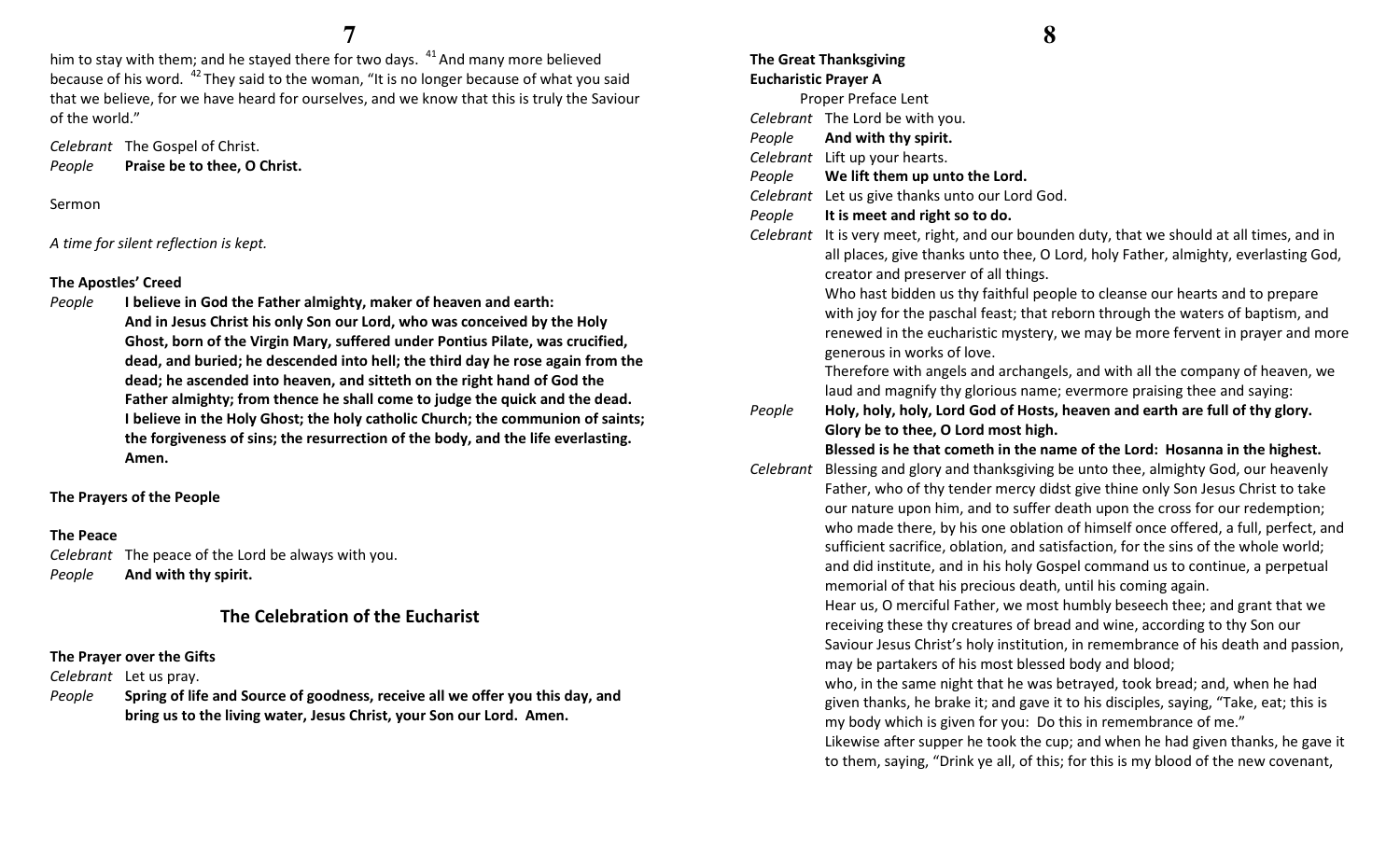which is shed for you and for many for the remission of sins: Do this, as oft as ye shall drink it, in remembrance of me."

Wherefore, O Father, Lord of heaven and earth, we thy humble servants, with all thy holy Church, remembering the precious death of thy beloved Son, his mighty resurrection, and glorious ascension, and looking for his coming again in glory, do make before thee, in this sacrament of the holy bread of eternal life and the cup of everlasting salvation, the memorial which he hath commanded:

- People We praise thee, we bless thee, we thank thee, and we pray to thee, Lord our God.
- Celebrant And we entirely desire thy fatherly goodness mercifully to accept this our sacrifice of praise and thanksgiving, most humbly beseeching thee to grant, that by the merits and death of thy Son Jesus Christ, and through faith in his blood, we and all thy whole Church may obtain remission of our sins, and all other benefits of his passion; And we pray that by the power of thy Holy Spirit, all we who are partakers of this holy communion may be fulfilled with thy grace and heavenly benediction; through Jesus Christ our Lord, by whom and with whom, in the unity of the Holy Spirit, all honour and glory be unto thee, O Father Almighty, world without end. Amen.

#### The Lord's Prayer

Celebrant And now, as our Saviour Christ hath taught us, we are bold to say:

People Our Father, who art in heaven, hallowed be thy name, thy kingdom come, thy will be done, on earth as it is in heaven. Give us this day our daily bread. And forgive us our trespasses, as we forgive those who trespass against us. And lead us not into temptation, but deliver us from evil. For thine is the kingdom, the power, and the glory, for ever and ever. Amen.

#### The Breaking of the Bread

Celebrant Christ our Passover is sacrificed for us; PeopleTherefore, let us keep the feast.

> All baptised Christians are invited to share in Communion. If you would rather not receive the bread and wine, please feel free to come forward for a blessing.

#### Prayer of Thanksgiving

People Almighty and everliving God, We most heartily thank thee That thou dost graciously feed us, in these holy mysteries, With the spiritual food of the most precious body and blood Of thy Son our Saviour Jesus Christ; Assuring us thereby of thy favour and goodness towards us; And that we are living members of his mystical Body, Which is the blessed company of all faithful people; And are also heirs through hope of thy everlasting kingdom. And here we offer and present unto thee, O Lord, Ourselves, our souls and bodies, To be a reasonable, holy, and living sacrifice unto thee. And although we are unworthy, Yet we beseech thee to accept this our bounden duty and service, Not weighing our merits, but pardoning our offences; Through Jesus Christ our Lord, To whom, with thee and the Holy Spirit, be all honour and glory, World without end. Amen.

#### Blessing

#### Announcements

#### Dismissal

| Celebrant Go in peace as we walk our Lenten journey; reflect; pray; continue to love and |
|------------------------------------------------------------------------------------------|
| serve the Lord.                                                                          |
|                                                                                          |

#### PeopleThanks be to God.